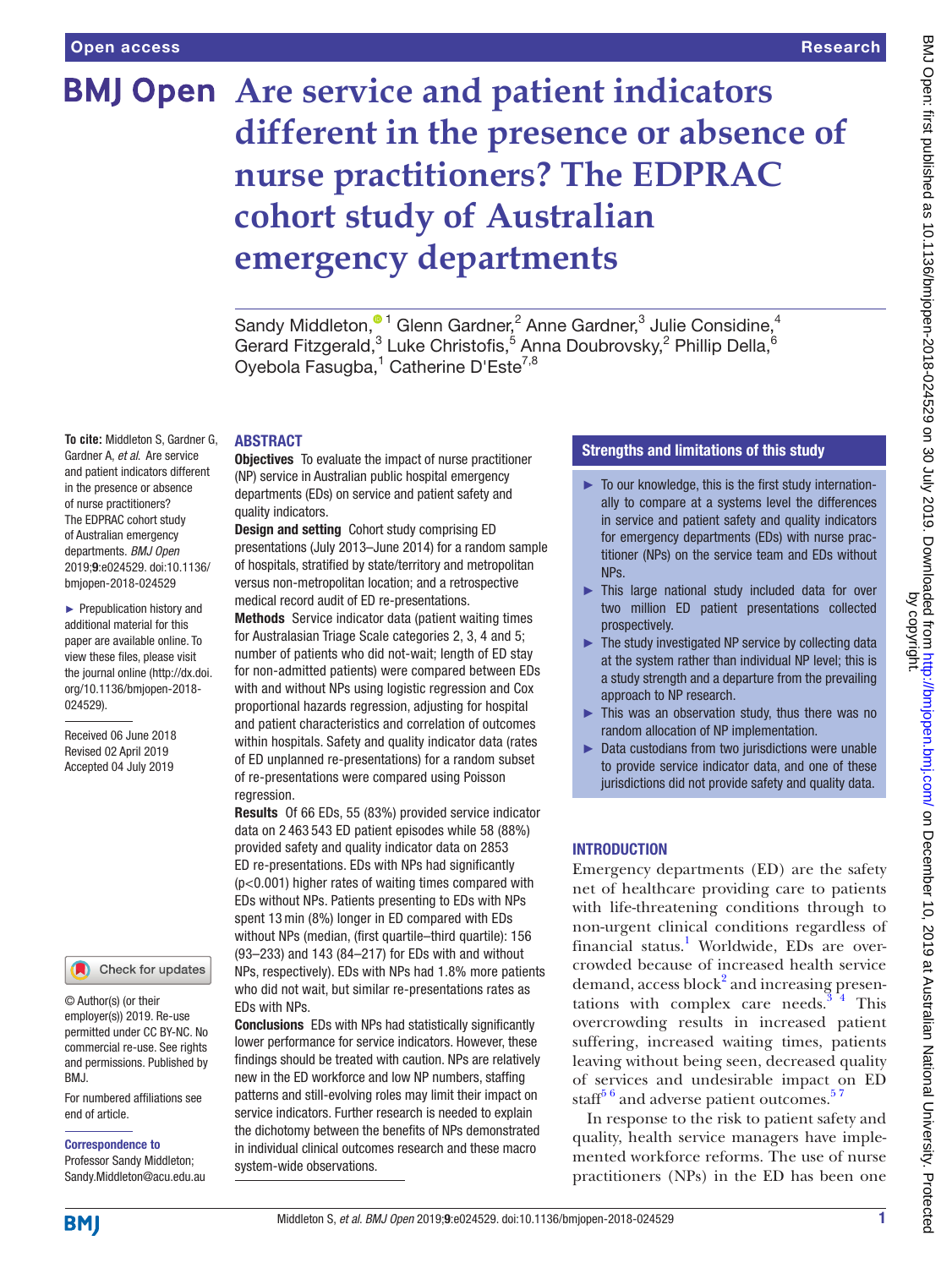of the most frequently adopted workforce solution internationally.<sup>8</sup> The NP role originated in the USA to meet demand for primary care services. $910$  The UK has seen an increase in NPs in the ED, both in numbers and scope of practice[.11](#page-9-6) In Australia, emergency NP service is a relatively new nursing model of care, and previous work from our team demonstrated that EDs employ the highest proportion of Australian NPs.<sup>12 13</sup> The ED NP role was initially developed to address the management of patients presenting to EDs with minor illness or injury.<sup>14</sup> However, the dynamic and flexible nature of the NP role<sup>14</sup> extends to complex and in-depth management of patients. There are differences between NPs in the UK and Australia, notably the absence of formal regulation of the UK NP title, $\frac{11}{11}$  making international comparisons of the role difficult. Despite the rapid uptake of the NP role, research evaluating this service model around patient safety and quality outcomes is lacking.

In addition to the use of NPs to combat ED overcrowding and increasing ED attendances for low complexity prob $lems, <sup>34</sup>$  fast track units have been created in many countries.<sup>915</sup> These functionally distinct units within EDs allow low-acuity patients to be streamlined from triage and seen separately.<sup>16</sup> Research from both Australia and UK show that NPs are a suitable staffing choice for fast track areas. [16–18](#page-9-9)

Research to date has focused on service and clinical outcomes of individual NP roles without acknowledging that the strategy of implementing the NP role in ED is an innovation aimed at system improvement.<sup>19</sup> A new evaluation approach is needed, acknowledging that addition of NPs (both emergency specialist NPs and NPs from other specialties) to the ED clinical team is complex, with service consequences that extend beyond the individual clinician. Implementation of the NP role in EDs has met with challenges.<sup>9 20</sup> Unclear expectations including blurring of NP responsibilities and role boundaries with other nursing and medical staff often leads to confusion about the role. $20$  EDs in Australia and internationally now employ NPs as part of their health service delivery team,<sup>[11 21](#page-9-6)</sup> therefore high-quality multi-site research using appropriate inquiry approaches to comprehensively evaluate the effectiveness of NP service in EDs is warranted.<sup>22</sup>

This research aimed to compare service and patient safety and quality indicators for EDs with NPs on the service team and EDs without NPs. For the first time in Australia, research has examined the direct and/or systems impact of NP service on ED outcomes.

#### **METHOD**

This study involved a cohort of ED patients and a nested retrospective medical record audit to compare service and quality indicators in Australian public hospital EDs with and without NPs. Data from three sources were used: (1) a national survey on hospital and ED characteristics (previously reported),<sup>21</sup> (2) ED administrative data measuring service indicators of the ED episodes and (3)

data abstraction from patient medical records to assess rates of unplanned patient re-presentation. The study was undertaken from July 2013 to June 2014.

# Hospital eligibility and recruitment

All 155 Australian public hospitals providing 24-hour medical and nursing staff emergency services and reporting ED data to the Australian Institute of Health and Welfare identified from the MyHospitals website [\(https://www.myhospitals.gov.au\)](https://www.myhospitals.gov.au) as in June 2012 completed a national telephone survey on ED organisation, staffing and service models. $^{21}$  $^{21}$  $^{21}$  A random sample of 66 of the 155 hospitals who participated in the survey, stratified by state/territory (geographical/jurisdictional units) and location (metropolitan/non-metropolitan) provided data on ED presentations. Data custodians from each hospital or health department were approached for access to administrative data.

#### Patient eligibility

Study participants were all patients in Australasian Triage Scale (ATS) categories 2, 3, 4 and 5 (*The ATS is a rating scale ensuring that patients are seen according to their clinical urgency. The maximum wait time indicator for each category is: 1: immediate; 2: 10 min; 3: 30 min; 4: 1 hour; 5: 2 hours.*)<sup>[23](#page-10-1)</sup> who presented to participating EDs during the study period. Category 1 patients were excluded because, in addition to small numbers, NPs rarely initiate or manage treatment for this cohort in hospital EDs that met the study inclusion criteria.

#### Data collection

The hospital survey<sup>[21](#page-9-12)</sup> collected data on a range of characteristics related to hospitals (location: state/territory; type: major referral, urban district, regional and ED size: categorised as small (<30000 episodes per year), medium (30000–60 000 episodes), large (>60000 episodes); ED services (fast track, rapid assessment team, short stay/ sub-acute care, aged care liaison as described previously $2^1$ ; and nursing (nurse educator, clinical nurse consultant, enrolled nurse), medical (staff specialists, registrars, residents/interns) and allied health (access to radiology) workforce factors. These variables were considered to be important ED features likely to be associated with ED management and clinical care. EDs were categorised based on presence or absence of NPs on the ED service team including NPs who serviced a specific population such as aged care or mental health. $^{21}$  Data on NP characteristics were limited to those relating to the NP service model, other variables of education and experience are standardised across Australia. In order to gain authorisation as a NP in Australia the nurse must demonstrate to the registering authority a minimum 3years' experience as a senior clinician and completion of a board-accredited NP masters' degree.<sup>24</sup>

Service indicator data were collected prospectively from routinely collected computerised hospital administrative data over a 12-month period, from July 2013 to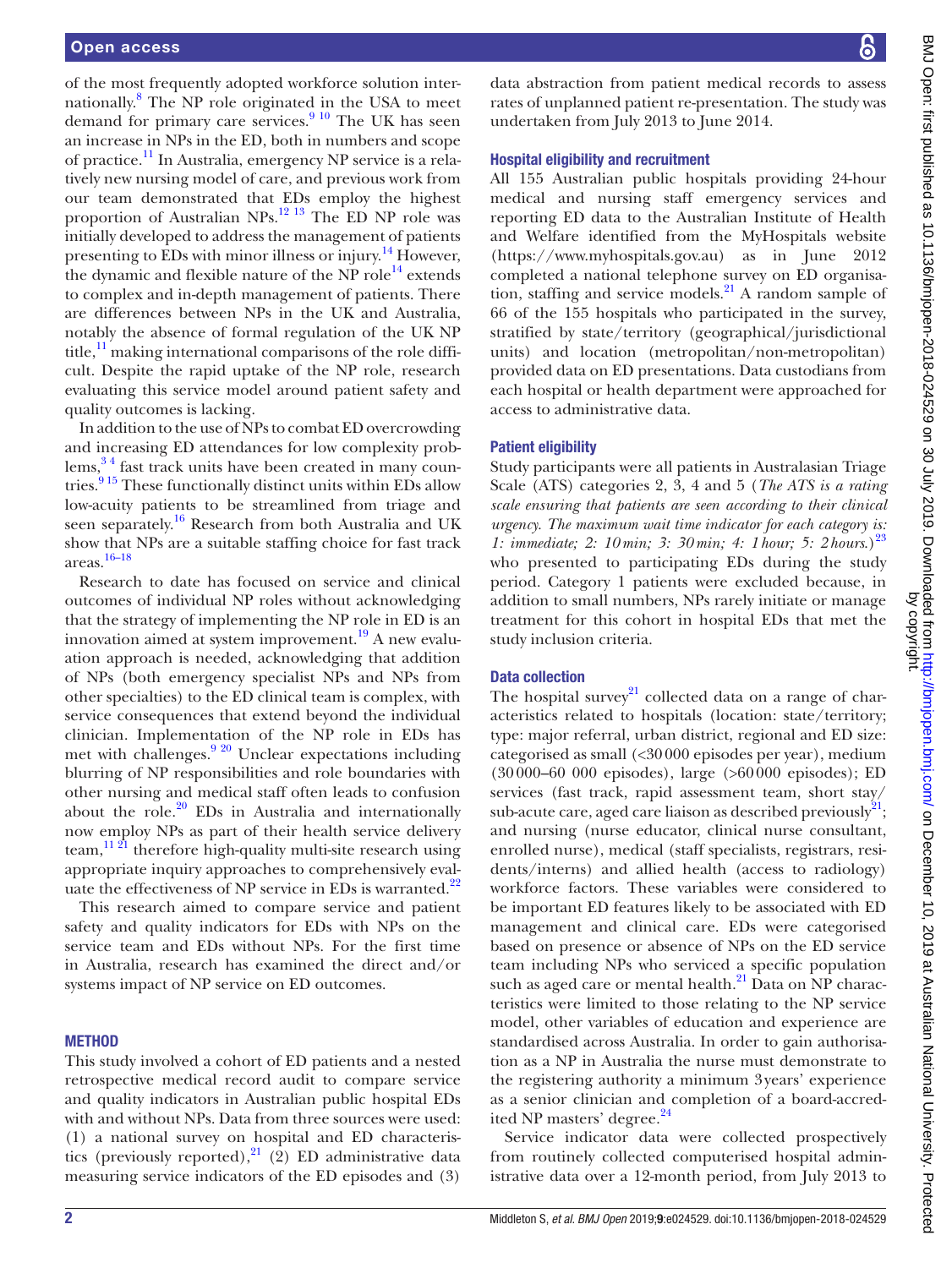June 2014, to capture the effects of seasonal variation on demand for ED services. Patient-level data obtained were: medical record number, date of birth, sex, date and time of presentation, date and time seen by an ED clinician, date and time the patient left ED, whether or not the patient was seen by a clinician and whether or not they completed their treatment, presenting condition, ATS category, mode of transport to ED and final diagnosis as determined by national coding processes.<sup>[25](#page-10-3)</sup> Three service indicators were measured from administrative data: (1) patient waiting times for ATS categories 2, 3, 4 and 5; (2) number of patients who 'did not wait' (DNW), defined as patients who did not wait to be seen by clinical staff (doctor or nurse) or patients who had been seen but left before completion of treatment; and (3) overall length of stay in ED for patients who were not admitted, transferred or left without being seen or before completion of treatment. Length of time in the department for admitted patients is influenced by factors beyond the ED such as the availability of hospital beds, thus non-admitted patients are a more appropriate population in which to measure length of ED stay.

The safety and quality indicator measured in this study was the rate of unplanned ED re-presentations within 48hours. This variable identified accuracy and appropriateness of clinical care and data were readily available. Patients who re-presented to the same ED within 48hours of their initial presentation were identified over a 3-month period from 1 July to 30 September 2013 from computerised ED data systems. A random sample of 50 of these re-presenting patients were selected for each ED using random number generating software and a retrospective medical record audit undertaken by trained research nurses. Notes for the initial presentation and reasons for re-presentations were reviewed and the re-presentation was classified as unplanned if the second visit was for an unrelated cause, or there was no indication that patient had been asked to reattend in the initial visit; re-presentations where the patient had been requested to return for follow-up, or if their condition worsened or further developed were not classified as unplanned.

# Sample size

Calculation of sample size was informed by national data including published and unpublished local data and based on 80% power and a 5% significance level. An intraclass correlation of 0.02 was used to estimate the design effect due to correlation of measures within hospitals. The outcome 'proportion of patients seen on time' required the largest sample size and was therefore used to estimate the sample size required. The total sample size required to detect a 5% difference in this outcome (from both NP and non-NP EDs combined) for ATS 3 and ATS 4 triage categories was estimated to be 744916 and 939104 patients, respectively. Assuming a 1:1 ratio of NP to non-NP EDs, the number of EDs needed was 56 (based on the larger of these two sample size estimates).

# Data analysis

Data were analysed using Stata V.13 and 14. Data checks and exploratory data analyses were undertaken to check for out of range or unusual/illogical values. For service indicator outcomes, univariable associations were initially examined using two-way tables and univariable logistic regression for the DNW outcome and univariate Cox proportional hazards regression for patient waiting time, and length of stay. Multiple regression models were generated including core covariates of interest: presence or absence of NP; hospital location; hospital type; ED size; patient age category, patient sex and ATS category (2, 3, 4 or 5, where ATS-specific models were not generated). Due to possible multi-collinearity, correlations among arrival mode and other hospital-level variables, nursing workforce variables, medical workforce variables and access to radiology were assessed and relevant (non-correlated) variables were then added individually, and retained in the model if the p value for the Wald test assessing their association with the outcome was  $\leq 0.1$ . As waiting times for ED patients vary according to their triage category, separate models were generated by triage category for this outcome.

Given the potential for NPs to have greater impact in less urgent presentations, models were also generated with an interaction term for NP by ATS category, however as none of these interactions were statistically significant only the main effects models are reported. Analyses adjusted for correlation of observations within hospitals using the Huber-White (sandwich) (cluster) variance estimate. Sensitivity analysis was undertaken on the DNW outcome for the subgroup of patients who did not wait to be seen by clinical staff (ie, defining patients who had been seen but left before completion of treatment as having waited).

The safety and quality indicator outcome (rates of unplanned re-presentations within 48hours) was considered at the ED level. The overall rate of re-presentation was calculated as number of re-presentations divided by the total number of ED presentations. The proportion of unplanned re-presentations was based on the subgroup of re-presenting patients whose records were reviewed and calculated as number of unplanned re-presentations divided by the sum of number of planned and unplanned re-presentations. The overall rate of unplanned re-presentations was calculated as overall rate of re-presentation multiplied by proportion of unplanned re-presentations.

In assessing the service indicator outcomes, a significance level of p<0.01 was used to take some account of the large number of observations (ED presentations), while a significance level of  $p<0.05$  was used for the safety and quality indicator outcome, which was based on a subsample of ED presentations.

# Patient and Public involvement

Patients were not involved in the design and conduct of this study, however there was extensive involvement of industry partners in this study. This team of health service leaders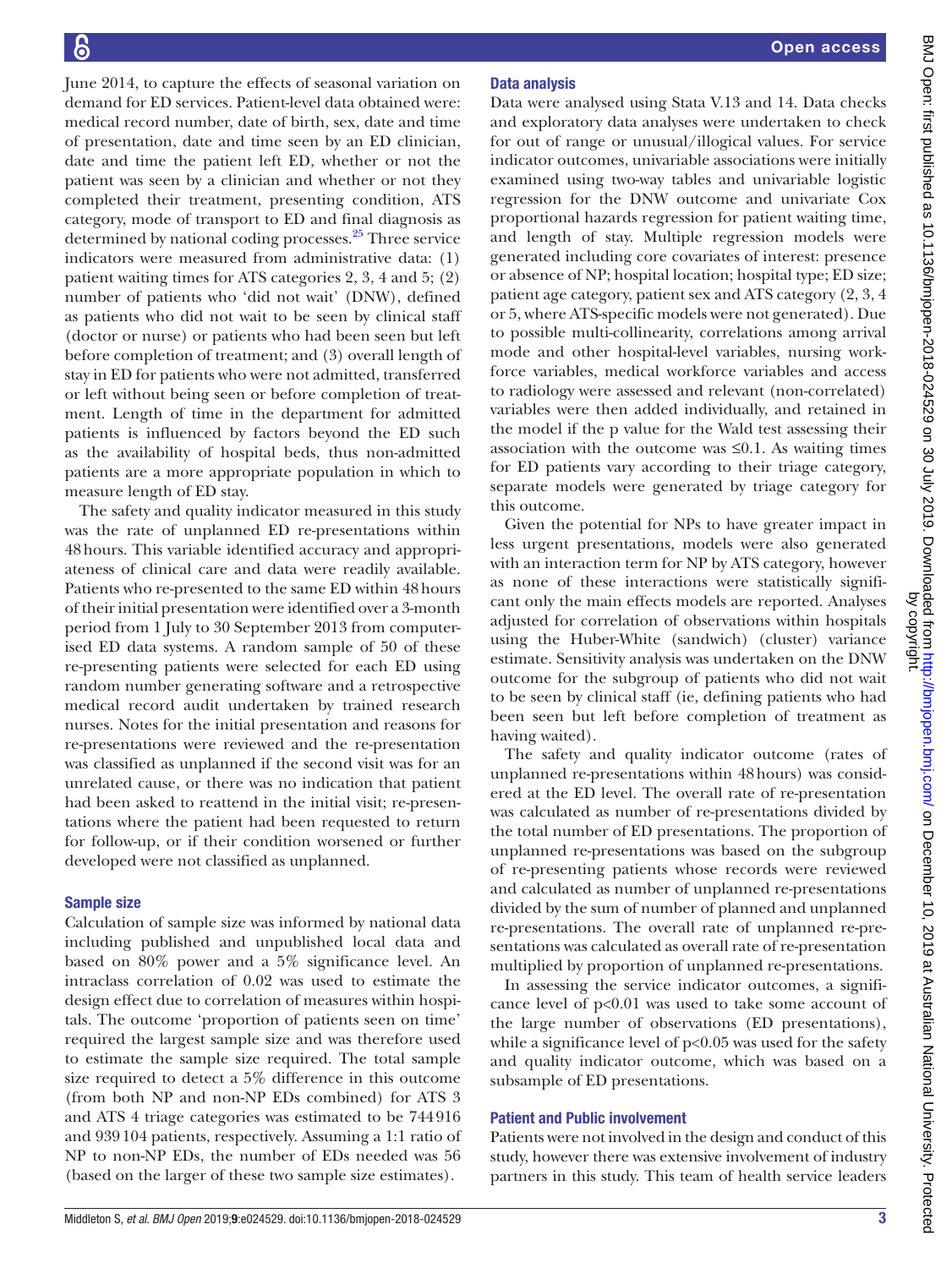(see acknowledgements) collaborated with the study team in setting project goals, confirming feasibility of study design and establishing project deliverables. When the project was in progress the industry partners formed joint membership of the project advisory committee, received progress reports and provided feedback. On completion of the project, the study findings were discussed with industry partners to inform health service policy and workforce planning in emergency services across Australia.

 $S$ 

#### **RESULTS**

Of the 155 Australian public hospital EDs that met the eligibility criteria, 135 (87%) provided survey data; while 61 of the 66 asked to provide ED data consented and had ethical approval to participate in the study. Of the 66 hospitals, 55 (83%) provided service indicator data on 2463536 ED patient episodes from July 2013 to June 2014 while 58 (88%) provided safety and quality indicator data on 2853 ED patient re-presentations from July to September 2013. Of the 2900 re-presentations selected for this component of the study, 47 patient records could not be located.

Service indicator data could not be obtained from Western Australia and Northern Territory because data custodians were unable to provide access to data despite the study obtaining Human Research Ethics Committee (HREC) approval. However, the Western Australian Department of Health data custodian did provide safety and quality indicator data on re-presentations which were included in analyses.

### Demographic characteristics of EDs and emergency episodes

Characteristics of the 61 Australian EDs recruited to participate in the study are presented in [table](#page-3-0) 1. Approximately a third of EDs were located in New South Wales, half were from regional or rural locations with 25% described as urban district and 27% as major referral metropolitan EDs.

Just over half of EDs (n=33; 55%) employed NPs, of which 15 (45%) employed fewer than two NP fulltime equivalent (FTE) and 18 (55%) employed  $\geq 2NP$ FTE. Thirteen EDs employed NPs restricted to treating patients in triage categories urgent to non-urgent (ATS categories 3–5), while in the remaining EDs, NPs also covered emergency (ATS category 2) patients. All EDs employed registered nurses, 38% also employed clinical nurse consultants and 73% employed nurse educators.

There were similar numbers of male and female patients presenting to ED during the study period. Patient age was bimodal with peaks for infants aged between 0 and 4 years and for adults from 20 to 40 years. School age children (5–19 years) were under-represented compared with adults. The majority of ED episodes were classified as urgent (ATS category 3: 38%) or semi-urgent (ATS category 4: 41%). Over 30% (n=763944) of presentations were for patients diagnosed with infectious diseases or injury [\(table](#page-4-0) 2).

### Patient waiting times

Factors associated with waiting times of patients in EDs for each ATS category are shown in [table](#page-5-0) 3 (also see [online](https://dx.doi.org/10.1136/bmjopen-2018-024529)

<span id="page-3-0"></span>

| Table 1<br>Characteristics of hospital emergency<br>departments $(n=61)^*$ |         |
|----------------------------------------------------------------------------|---------|
| Characteristic                                                             | $n$ (%) |
| State strata                                                               |         |
| <b>NSW</b>                                                                 | 22 (36) |
| <b>VIC</b>                                                                 | 15 (25) |
| QLD                                                                        | 13 (21) |
| <b>WA</b>                                                                  | 6(10)   |
| SA/TAS/ACT                                                                 | 5(8)    |
| <b>ACEM</b> classification                                                 |         |
| Major referral                                                             | 16 (27) |
| Urban district                                                             | 15(25)  |
| Major regional/rural                                                       | 29 (48) |
| ED size (number of presentations)                                          |         |
| $<$ 35000                                                                  | 18 (33) |
| 35 000 -< 50 000                                                           | 18 (33) |
| 50 000+                                                                    | 19 (35) |
| Nurse practitioner in ED                                                   | 33(55)  |
| ED nurse practitioner FTE                                                  |         |
| No NP                                                                      | 27(45)  |
| $NP < 2$ FTE                                                               | 15 (25) |
| $NP \geq 2$ FTE                                                            | 18 (30) |
| Triage category services by NP                                             |         |
| No NP                                                                      | 27 (48) |
| NP 1-5                                                                     | 8(14)   |
| NP 2-5                                                                     | 8(14)   |
| NP 3-5/4-5                                                                 | 13 (23) |
| Other clinical positions                                                   |         |
| Nurse educator                                                             | 44 (73) |
| Clinical nurse consultant                                                  | 23 (38) |
| Enrolled nurse                                                             | 49 (82) |
| Staff specialists                                                          | 50 (83) |
| Registrars                                                                 | 46 (77) |
| Residents/interns                                                          | 51 (85) |
| Service operation models                                                   |         |
| Access to radiology                                                        | 39 (65) |
| Fast track                                                                 | 45 (75) |
| Rapid assessment team                                                      | 25 (42) |
| Short stay/sub-acute care                                                  | 40 (67) |
| Aged care liaison                                                          | 40 (67) |

Numbers may not add to total sample size due to missing data. \*Only 55 hospitals provided service indicator data.

ACEM, Australian College for Emergency Medicine; ACT, Australian Capital Territory; ED, emergency department; FTE, full-time equivalent; NP, nurse practitioner; NSW, New South Wales; QLD, Queensland; SA, South Australia; TAS, Tasmania; VIC, Victoria; WA, Western Australia.

[supplementary file](https://dx.doi.org/10.1136/bmjopen-2018-024529)). EDs with NPs had significantly higher median waiting times (p<0.001) compared with EDs without NPs for all ATS categories with the exception of ATS category 5. Median waiting times were longer in Queensland for all ATS categories (from 8 to 47min)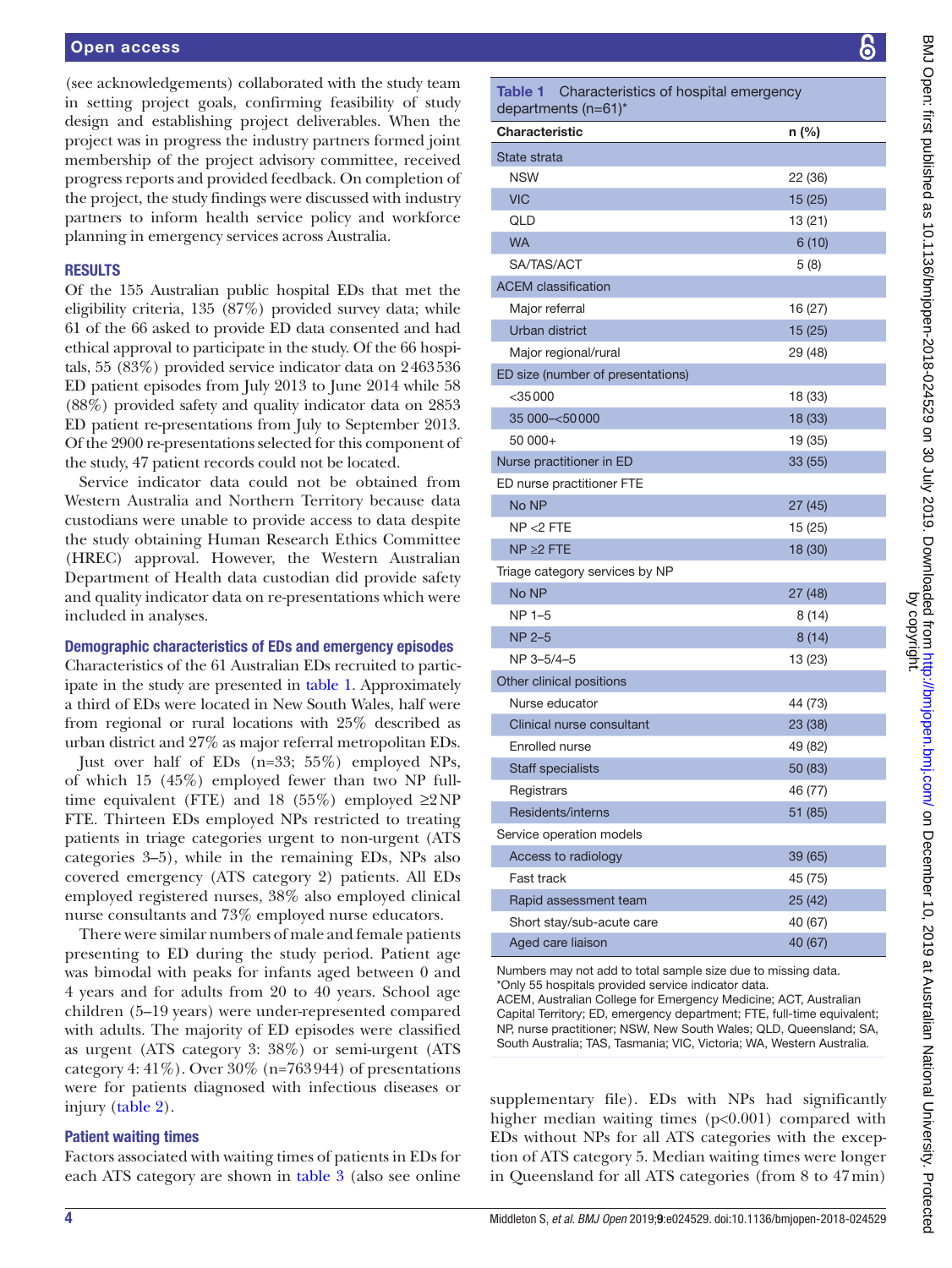<span id="page-4-0"></span>

|                                 | Table 2 Characteristics of emergency department patient |
|---------------------------------|---------------------------------------------------------|
| presentations $(n=2, 463, 543)$ |                                                         |

| <b>Characteristic</b>                         | n (%)        |
|-----------------------------------------------|--------------|
| <b>Sex</b>                                    |              |
| Male                                          | 1236316 (50) |
| Female                                        | 1227220 (50) |
| Age group                                     |              |
| $0 - 4$                                       | 261511 (11)  |
| $5 - 9$                                       | 114538 (5)   |
| $10 - 14$                                     | 108599 (4)   |
| $15 - 19$                                     | 168420 (7)   |
| $20 - 29$                                     | 377320 (15)  |
| 30-39                                         | 307969 (13)  |
| $40 - 49$                                     | 266846 (11)  |
| 50-59                                         | 237614 (10)  |
| 60-69                                         | 215492 (9)   |
| 70-79                                         | 192395 (8)   |
| $80+$                                         | 212832 (9)   |
| Triage category                               |              |
| Emergency (2)                                 | 306399 (12)  |
| Urgent (3)                                    | 936106 (38)  |
| Semi-urgent (4)                               | 1017746 (41) |
| Non-urgent (5)                                | 203285 (8)   |
| Final primary diagnosis                       |              |
| Infectious/injury/external                    | 763944 (31)  |
| Circulatory/respiratory                       | 304380 (12)  |
| Skin/subcutaneous/musculoskeletal             | 189591 (8)   |
| Endocrine/nutrition/metabolism                | 164962 (7)   |
| Health status/health services                 | 144820 (6)   |
| Genitourinary                                 | 143103 (6)   |
| Mental/behavioural                            | 88634 (4)    |
| Eye/adnexa/ear/mastoid                        | 51 444 (2)   |
| Pregnancy/childbirth/perinatal/<br>congenital | 46287 (2)    |
| Nervous system                                | 39727 (2)    |
| Neoplasms/blood                               | 23262(1)     |
| Other clinical/laboratory/unknown             | 503382 (20)  |

compared with other jurisdictions. For ATS categories 3 and 4, male patients were significantly more likely to be seen before female patients, however the difference in median waiting time was small at 1min. While EDs with fast track had longer median waiting times compared with those without fast track, the difference was significant for ATS category 3 only  $(p<0.01)$ . Results for Cox proportional hazards models for each ATS category are provided in [table](#page-5-0) 3.

### Patients who did not wait

A total of 63366 (2.6%) patients did not wait to be seen. Patients in EDs employing NPs had higher odds of not

waiting (OR: 1.8 95% CI 1.4 to 2.2; p<0.001) compared with EDs without NPs ([table](#page-6-0) 4). Female patients had higher odds of waiting compared with males. The odds of not waiting increased with increasing ATS category (decreasing level of urgency). For additional results for other covariates (hospital location, ED size and diagnostic group) see [online supplementary file](https://dx.doi.org/10.1136/bmjopen-2018-024529).

# Length of stay in ED for non-admitted patients

Of the 1470304 patients not admitted following their ED presentation, 826024 attending EDs with NPs spent a median of 156min in ED compared with a median length of stay of 143min for 644280 patients from EDs without NPs (HR 0.87, 95% CI 0.81 to 0.95, p=0.001). Patients in Queensland spent the shortest time in the ED. Male patients were significantly more likely to be discharged sooner than female patients (HR 0.94, 95% CI 0.94 to 0.95,  $p<0.001$ ) [\(table](#page-7-0) 5). Length of stay decreased with decreasing level of urgency (higher ATS category). Increasing age was associated with longer time in the ED for discharged patients with children spending a median of approximately 2hours in the ED increasing in a linear fashion to patients aged over 80 years who spent over 3.5hours in ED.

Model also adjusted for hospital type and diagnostic group; an HR of <1 indicates that patients in this group are less likely to be discharged, compared with the reference group.

# Rates of unplanned re-presentation

EDs with NPs did not differ in rates of unplanned re-presentations compared with EDs without NPs. Significant reductions in the rates of unplanned re-presentations were seen in EDs with fast track (IRR 0.74, 95%CI 0.60 to 0.92, p=0.006) and those with aged care liaison models (IRR 0.72, 95%CI 0.54 to 0.96, p=0.023), with a marginally non-significant increase in re-presentations associated with the presence of a Nurse Educator (IRR 1.22, 95% CI 0.99 to 1.50, p=0.060) (see [online supplementary file](https://dx.doi.org/10.1136/bmjopen-2018-024529)).

# **DISCUSSION**

Notably, this study is novel in Australia and globally in its systems-level comparison of differences in both service and patient safety and quality indicators for EDs with and without NPs on the clinical team. Our results showed that EDs with NPs had lower performance for three routinely measured ED service indicators. There were longer waiting times in EDs with NPs for patients allocated ATS categories 2, 3 and 4. While this difference is statistically significant, the clinical significance is not established, given the small magnitude of difference. The difference in waiting times was not significant for ATS category 5; these patients are more likely to be seen by an  $NP^{21}$  so would be more likely to have shorter waiting times. EDs with fast track had longer patient waiting times for ATS category 3 and EDs with NPs had higher odds of patients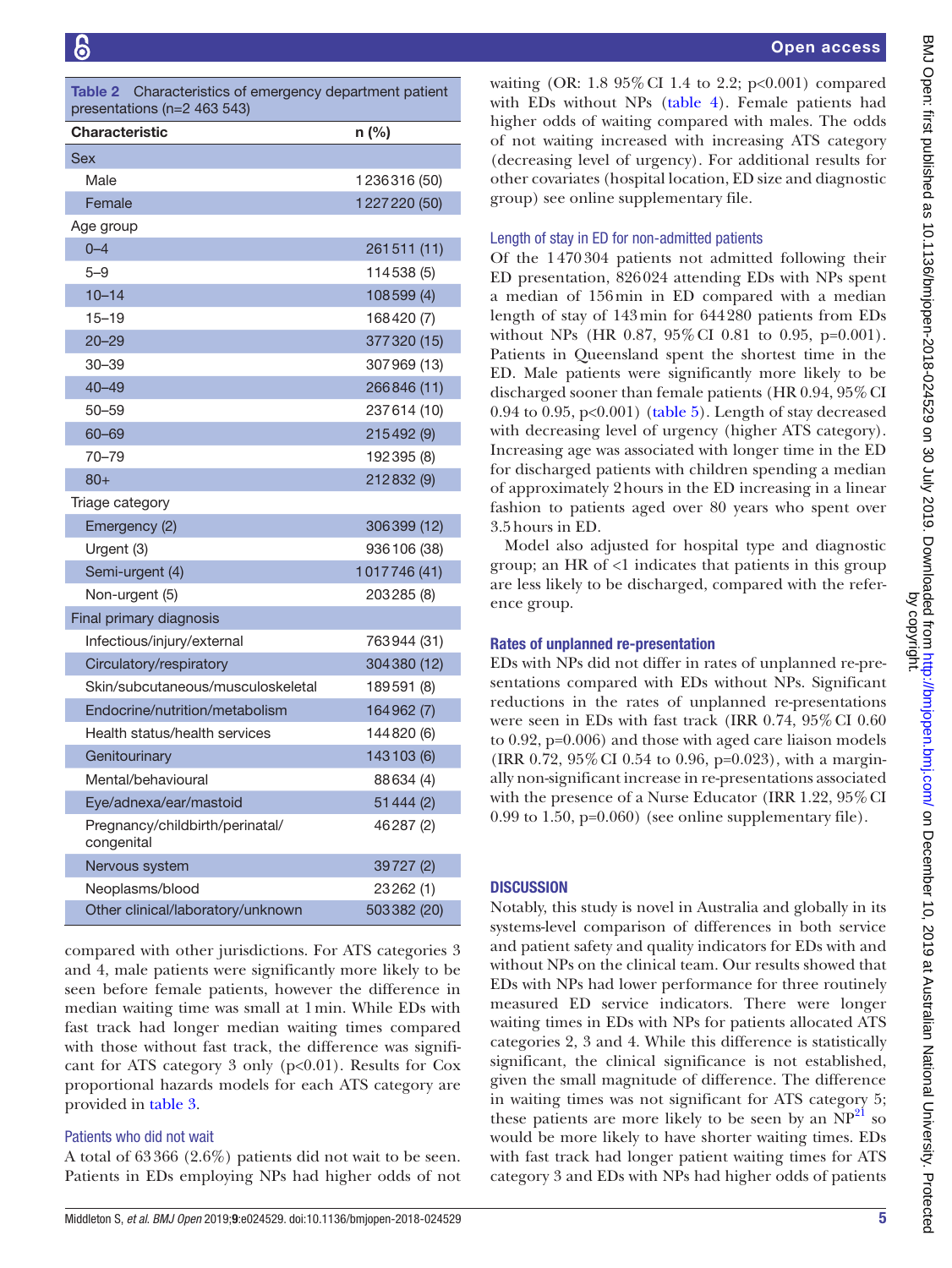<span id="page-5-0"></span>

| Table 3                                                                                                                                                                                               |                                  | Selected factors associated with waiting times for                  |          |                                  |                                                                     |                |                                | emergency department patients: results of survival analysis stratified by triage category (n=2 308 470)                                                                                                                                 |         |                                  |                                                                     |                |
|-------------------------------------------------------------------------------------------------------------------------------------------------------------------------------------------------------|----------------------------------|---------------------------------------------------------------------|----------|----------------------------------|---------------------------------------------------------------------|----------------|--------------------------------|-----------------------------------------------------------------------------------------------------------------------------------------------------------------------------------------------------------------------------------------|---------|----------------------------------|---------------------------------------------------------------------|----------------|
|                                                                                                                                                                                                       | ATS category                     | assessment and treatment: 10 min)<br>(maximum wait time for medical |          | ATS category 3                   | assessment and treatment: 30 min)<br>(maximum wait time for medical |                | ATS category 4                 | assessment and treatment: 1 hour)<br>(maximum wait time for medical                                                                                                                                                                     |         | ATS category 5                   | assessment and treatment: 2hours)<br>(maximum wait time for medical |                |
|                                                                                                                                                                                                       | $(Q_1 - Q_3)$<br>Median<br>(min) | (95%C)<br>£                                                         | P value  | $(Q_1 - Q_3)$<br>Median<br>(min) | $(95%$ Cl)<br>£                                                     | <b>P</b> value | $(Q1 - Q3)$<br>Median<br>(min) | (95% Cl)<br>£€                                                                                                                                                                                                                          | P value | $(Q_1 - Q_3)$<br>Median<br>(min) | (95%C)<br>£                                                         | <b>P</b> value |
| NP status                                                                                                                                                                                             |                                  |                                                                     |          |                                  |                                                                     |                |                                |                                                                                                                                                                                                                                         |         |                                  |                                                                     |                |
| Without NPs*                                                                                                                                                                                          | $6(2 - 10)$                      | $\mathbf{\tau}$                                                     |          | 21 (10-40)                       | $\overline{\phantom{0}}$                                            |                | 29 (13-61)                     | $\mathbf{\tau}$                                                                                                                                                                                                                         |         | 26 (10-62)                       | $\overline{\phantom{0}}$                                            |                |
| With NP <sub>S</sub>                                                                                                                                                                                  | $7(4-13)$                        | 0.79(0.70 to 0.88)                                                  | $-0.001$ | 26 (12-57)                       | 0.75 (0.67 to 0.83)                                                 | 0.007          | 38 (16-82)                     | 0.74 (0.67 to 0.82)                                                                                                                                                                                                                     | &0.007  | 29 (12-67)                       | $0.88$ $(0.79$ to $0.97)$                                           | 0.012          |
| State                                                                                                                                                                                                 |                                  |                                                                     |          |                                  |                                                                     |                |                                |                                                                                                                                                                                                                                         |         |                                  |                                                                     |                |
| $QLD^*$                                                                                                                                                                                               | $8(4 - 19)$                      |                                                                     |          | $36(16 - 81)$                    | ۳                                                                   |                | 47 (19-93)                     |                                                                                                                                                                                                                                         |         | $35(14 - 77)$                    |                                                                     |                |
| NSW                                                                                                                                                                                                   | $8(5-12)$                        | 1.51(1.31 to 1.73)                                                  | < 0.001  | 21 (12-37)                       | 1.65 (1.44 to 1.89)                                                 | 0.007          | 29 (14-60)                     | 1.50(1.32 to 1.71)                                                                                                                                                                                                                      | 0.001   | 26 (11-59)                       | 1.35 (1.16 to 1.57) < $0.001$                                       |                |
| <b>SIN</b>                                                                                                                                                                                            | $4(1-8)$                         | 2.12 (1.83 to 2.46)                                                 | < 0.001  | $18(8-38)$                       | 1.65 (1.44 to 1.90)                                                 | 0.007          | $30(12 - 69)$                  | 1.38 (1.21 to 1.57)                                                                                                                                                                                                                     | 0.007   | 27 (10-64)                       | 1.16 (0.98 to 1.37)                                                 | 0.094          |
| SA/TAS/ACT                                                                                                                                                                                            | $5(1-9)$                         | 1.66 (1.43 to 1.94)                                                 | < 0.001  | 23 (11-52)                       | 1.24 (0.95 to 1.63)                                                 | 0.114          | $34(15-77)$                    | 1.14 (0.92 to 1.41)                                                                                                                                                                                                                     | 0.241   | $33(13 - 78)$                    | 1.01 $(0.77 \text{ to } 1.34)$                                      | 0.934          |
| Gender                                                                                                                                                                                                |                                  |                                                                     |          |                                  |                                                                     |                |                                |                                                                                                                                                                                                                                         |         |                                  |                                                                     |                |
| Male <sup>*</sup>                                                                                                                                                                                     | $7(3-11)$                        | ┯                                                                   |          | $23(11-48)$                      | $\overline{\phantom{0}}$                                            |                | $33(14 - 71)$                  | $\mathbf{\tau}$                                                                                                                                                                                                                         |         | 28 (11-65)                       | $\overline{\phantom{0}}$                                            |                |
| Female                                                                                                                                                                                                | $7(3-12)$                        | 0.96(0.95 to 0.97)                                                  | < 0.001  | $24(12-51)$                      | 0.96(0.96 to 0.97)                                                  | < 0.001        | $34(14-73)$                    | 0.98(0.98 t 0.99)                                                                                                                                                                                                                       | < 0.001 | $28(11-65)$                      | 1.00(0.99 to 1.01)                                                  | 0.743          |
| Mode of arrival                                                                                                                                                                                       |                                  |                                                                     |          |                                  |                                                                     |                |                                |                                                                                                                                                                                                                                         |         |                                  |                                                                     |                |
| Ambulance*                                                                                                                                                                                            | $7(3-11)$                        |                                                                     |          | 21 (10-45)                       | ۳                                                                   |                | 34 (14-74)                     |                                                                                                                                                                                                                                         |         | 38 (14-86)                       | ۳                                                                   |                |
| Private/public transport/<br>police                                                                                                                                                                   | $7(4-12)$                        | 0.93 (0.89 to 0.97)                                                 | 0.001    | $25(12 - 53)$                    | 0.86 (0.81 to 0.90)                                                 | < 0.001        | $33(14-72)$                    | 0.99(0.94 to 1.05)                                                                                                                                                                                                                      | 0.755   | 28 (11-64)                       | 1.25 (1.19 to 1.31) < $0.001$                                       |                |
| Patient fast track                                                                                                                                                                                    |                                  |                                                                     |          |                                  |                                                                     |                |                                |                                                                                                                                                                                                                                         |         |                                  |                                                                     |                |
| No fast track*                                                                                                                                                                                        | $5(2-10)$                        | $\mathbf{\tau}$                                                     |          | 18 (9-33)                        | $\overline{ }$                                                      |                | 28 (12-65)                     | $\mathbf{\tau}$                                                                                                                                                                                                                         |         | 24 (10-57)                       | $\overline{\phantom{0}}$                                            |                |
| Fast track                                                                                                                                                                                            | $7(3-12)$                        | 0.91 (0.79 to 1.06)                                                 | 0.234    | 25 (12-53)                       | 0.82(0.72 to 0.94)                                                  | 0.005          | $35(15-74)$                    | 0.95(0.85 to 1.07)                                                                                                                                                                                                                      | 0.410   | 29 (12-66)                       | 0.92(0.82 to 1.03)                                                  | 0.147          |
| Rapid assessment team                                                                                                                                                                                 |                                  |                                                                     |          |                                  |                                                                     |                |                                |                                                                                                                                                                                                                                         |         |                                  |                                                                     |                |
| No rapid assessment team                                                                                                                                                                              | $7(3-12)$                        |                                                                     |          | $21(11-40)$                      | ٣                                                                   |                | $31(14 - 65)$                  |                                                                                                                                                                                                                                         |         | 28 (12-64)                       |                                                                     |                |
| Rapid assessment team                                                                                                                                                                                 | $7(3-12)$                        | 1.13 (1.00 to 1.27)                                                 | 0.046    | $27(12-63)$                      | 0.89 (0.78 to 1.01)                                                 | 0.068          | $37(15 - 82)$                  | 0.94(0.84 to 1.06)                                                                                                                                                                                                                      | 0.322   | 27 (10-66)                       | 1.02(0.91 to 1.14)                                                  | 0.716          |
| 'Reference group.<br>ACT, Australian Capital Territory; ATS, Australian Triage Scale; ED, emergency departm<br>Models also adjusted for hospital type, hospital size, age group and diagnostic group; |                                  |                                                                     |          |                                  |                                                                     |                |                                | ent; NP, nurse practitioner; NSW, New South Wales; QLD, Queensland; SA, South Australia; TAS, Tasmania; VIC, Victoria.<br>a HR of <1 indicates that patients in this group are less likely to be seen, compared to the reference group. |         |                                  |                                                                     |                |

 $\overline{6}$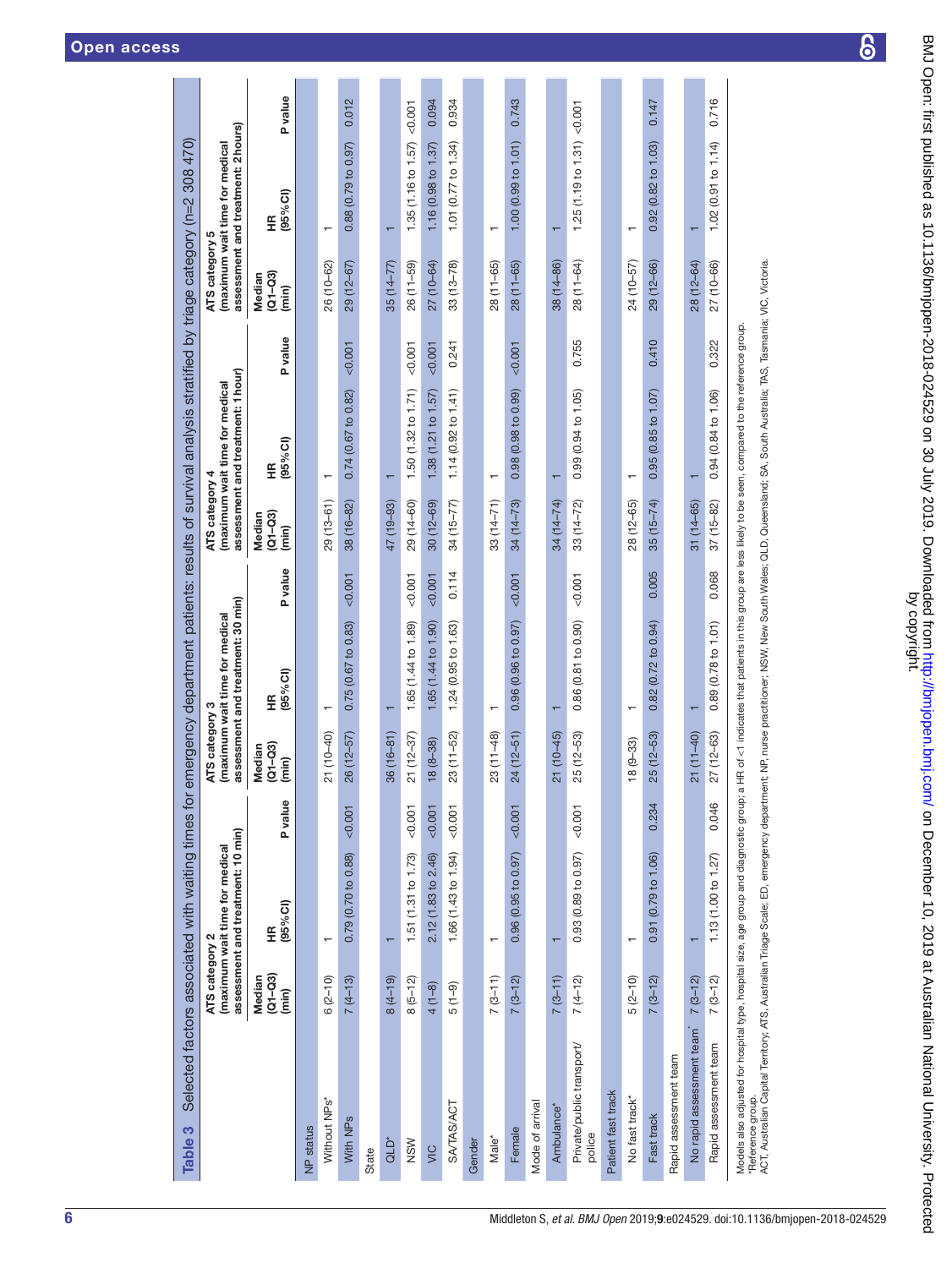Open access

<span id="page-6-0"></span>

| Table 4 Factors associated with not waiting for completion of treatment (n=2 446 935) |       |      |                        |          |  |
|---------------------------------------------------------------------------------------|-------|------|------------------------|----------|--|
|                                                                                       | n     | %    | OR (95% CI)            | P value* |  |
| NP status                                                                             |       |      |                        |          |  |
| Without NPs <sup>+</sup>                                                              | 47289 | 4.5  | 1                      |          |  |
| <b>With NPs</b>                                                                       | 87638 | 6.3  | 1.78 (1.42 to 2.23)    | < 0.001  |  |
| Hospital type                                                                         |       |      |                        |          |  |
| Major referral <sup>+</sup>                                                           | 45477 | 5.0  | 1                      |          |  |
| Urban district                                                                        | 35454 | 6.7  | 1.55 (1.11 to 2.16)    | 0.010    |  |
| Major regional/rural                                                                  | 53996 | 5.4  | 0.9 (0.60 to 1.37)     | 0.639    |  |
| Rapid assessment team                                                                 |       |      |                        |          |  |
| No rapid assessment team†                                                             | 71554 | 5.4  | $\mathbf{1}$           |          |  |
| Rapid assessment team                                                                 | 63373 | 5.7  | 1.26 (1.00 to 1.58)    | 0.049    |  |
| Radiology                                                                             |       |      |                        |          |  |
| No radiology <sup>+</sup>                                                             | 40315 | 4.9  | 1                      |          |  |
| Radiology                                                                             | 94612 | 5.8  | 1.33 (0.99 to 1.78)    | 0.060    |  |
| Age group                                                                             |       |      |                        |          |  |
| $0 - 4$                                                                               | 17204 | 6.6  | $\mathbf{1}$           |          |  |
| $5 - 9$                                                                               | 6583  | 5.8  | 0.82 (0.78 to 0.86)    | < 0.001  |  |
| $10 - 14$                                                                             | 4818  | 4.5  | 0.63 (0.58 to 0.68)    | < 0.001  |  |
| $15 - 19$                                                                             | 12040 | 7.2  | 0.82 (0.72 to 0.94)    | 0.004    |  |
| $20 - 29$                                                                             | 30277 | 8.1  | 0.86 (0.73 to 1.01)    | 0.058    |  |
| $30 - 39$                                                                             | 22279 | 7.3  | 0.78 (0.66 to 0.94)    | 0.007    |  |
| $40 - 49$                                                                             | 16844 | 6.4  | 0.74 (0.62 to 0.89)    | 0.001    |  |
| $50 - 59$                                                                             | 11874 | 5.0  | 0.61 (0.51 to 0.73)    | < 0.001  |  |
| $60 - 69$                                                                             | 6871  | 3.2  | 0.39 (0.33 to 0.46)    | < 0.001  |  |
| 70-79                                                                                 | 3890  | 2.0  | 0.25 (0.22 to 0.29)    | < 0.001  |  |
| $80 +$                                                                                | 2247  | 1.1  | $0.13(0.11$ to $0.16)$ | < 0.001  |  |
| Sex                                                                                   |       |      |                        |          |  |
| Male†                                                                                 | 68175 | 5.6  | $\mathbf{1}$           |          |  |
| Female                                                                                | 66752 | 5.5  | 0.79 (0.75 to 0.85)    | < 0.001  |  |
| Triage category                                                                       |       |      |                        |          |  |
| Emergency (2) <sup>+</sup>                                                            | 4284  | 1.4  | 1                      |          |  |
| Urgent (3)                                                                            | 34178 | 3.7  | 2.32 (1.97 to 2.74)    | < 0.001  |  |
| Semi-urgent (4)                                                                       | 75182 | 7.4  | 5.43 (4.40 to 6.71)    | < 0.001  |  |
| Non-urgent (5)                                                                        | 21283 | 10.6 | 4.76 (3.08 to 7.37)    | < 0.001  |  |

Model also adjusted for state, hospital size and diagnostic group.

\*P values from Wald test.

†Reference group.

NP, nurse practitioner.

not waiting for treatment completion compared with EDs without NPs.

The trend, nationally and internationally, of a high uptake of NP service in the ED setting  $8^{12}$  13 was supported and possibly influenced by early single site audit studies that reported NPs having a positive effect on service indicator  $data.<sup>26-28</sup>$  EDs employed NPs in order to improve existing poor performance on service indicators. That these assumptions were not supported by the study findings can possibly be explained by the effect of reverse causation. That is, the

existing poor performance on service indicators was the cause for EDs to employ NPs. In other words, poor performance was the cause, not the effect, of NP service.

Consistent with expectations, patients who arrived by ambulance had shorter waiting times for ATS categories 2 and 3, and patients with more urgent triage categories had greater length of stay than less urgent categories. Elderly patients who are likely to have more comorbidities than the young, spent longer time than other groups in the ED.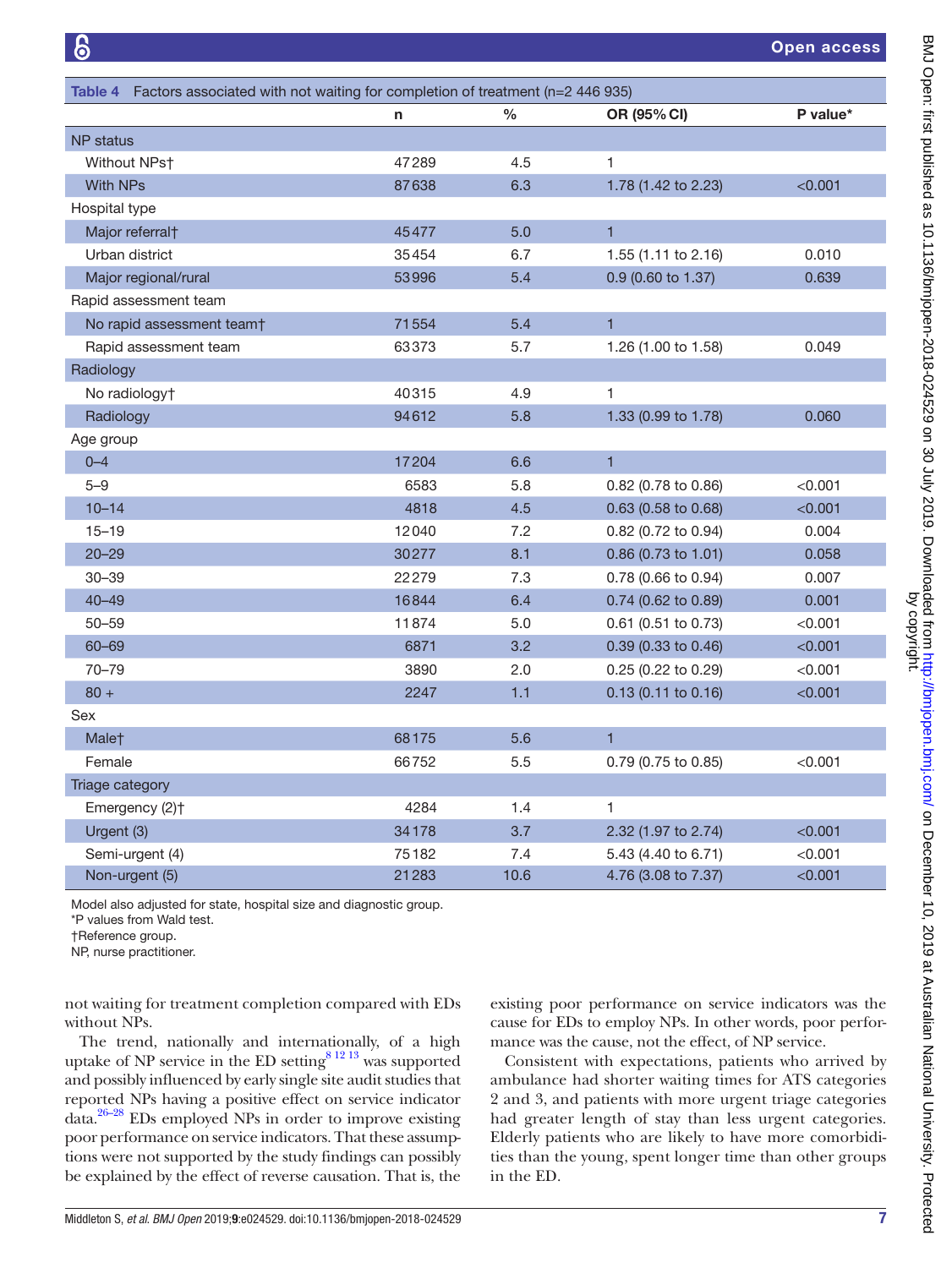<span id="page-7-0"></span>

|                                    |     |                               | Table 5 Factors associated with length of stay in emergency department for discharged patients ( $n=1$ 470 308) |          |
|------------------------------------|-----|-------------------------------|-----------------------------------------------------------------------------------------------------------------|----------|
|                                    |     | Median (min)<br>$Q1-Q3$ (min) | <b>HR (95% CI)</b>                                                                                              | P value* |
| NP status                          |     |                               |                                                                                                                 |          |
| Without NPst                       | 143 | 84-217                        | 1                                                                                                               |          |
| With NPs                           | 156 | 93-233                        | 0.87 (0.81 to 0.95)                                                                                             | 0.001    |
| State                              |     |                               |                                                                                                                 |          |
| QLD†                               | 135 | 80-206                        | 1                                                                                                               |          |
| <b>NSW</b>                         | 159 | 93-233                        | 0.77 (0.69 to 0.86)                                                                                             | < 0.001  |
| <b>VIC</b>                         | 150 | $90 - 228$                    | 0.83 (0.74 to 0.93)                                                                                             | 0.001    |
| SA/TAS/ACT                         | 160 | 98-244                        | 0.8 (0.67 to 0.94)                                                                                              | 0.007    |
| Gender                             |     |                               |                                                                                                                 |          |
| Male†                              | 142 | 85-218                        | 1                                                                                                               |          |
| Female                             | 159 | 94-234                        | 0.94 (0.94 to 0.95)                                                                                             | < 0.001  |
| Age group                          |     |                               |                                                                                                                 |          |
| $0 - 4 +$                          | 125 | 77-190                        | $\mathbf{1}$                                                                                                    |          |
| $5 - 9$                            | 120 | 75-183                        | 0.97 (0.95 to 1.00)                                                                                             | 0.086    |
| $10 - 14$                          | 123 | 78-187                        | 0.91 (0.87 to 0.96)                                                                                             | < 0.001  |
| $15 - 19$                          | 143 | $87 - 216$                    | 0.78 (0.73 to 0.83)                                                                                             | < 0.001  |
| $20 - 29$                          | 149 | 89-223                        | 0.76 (0.71 to 0.82)                                                                                             | < 0.001  |
| $30 - 39$                          | 154 | $91 - 229$                    | 0.74 (0.68 to 0.79)                                                                                             | < 0.001  |
| $40 - 49$                          | 159 | 94-235                        | 0.70 (0.65 to 0.76)                                                                                             | < 0.001  |
| $50 - 59$                          | 164 | $97 - 240$                    | 0.68 (0.63 to 0.73)                                                                                             | < 0.001  |
| 60-69                              | 175 | 106-255                       | 0.65 (0.60 to 0.70)                                                                                             | < 0.001  |
| $70 - 79$                          | 193 | 118-283                       | 0.61 (0.56 to 0.66)                                                                                             | < 0.001  |
| $80 +$                             | 222 | 143-328                       | 0.55 (0.51 to 0.60)                                                                                             | < 0.001  |
| Triage category                    |     |                               |                                                                                                                 |          |
| Emergency (2) <sup>+</sup>         | 191 | 130-276                       | $\mathbf{1}$                                                                                                    |          |
| Urgent (3)                         | 180 | 115-253                       | 1.06 (1.01 to 1.11)                                                                                             | 0.012    |
| Semi-urgent (4)                    | 138 | 83-214                        | 1.33 (1.25 to 1.41)                                                                                             | < 0.001  |
| Non-urgent (5)                     | 95  | $52 - 157$                    | 2.01 (1.88 to 2.16)                                                                                             | < 0.001  |
| ED size                            |     |                               |                                                                                                                 |          |
| $<$ 35000†                         | 129 | 74-205                        | 1.                                                                                                              |          |
| 35 000 -< 50 000                   | 137 | $82 - 212$                    | 0.96 (0.83 to 1.11)                                                                                             | 0.580    |
| 50 000+                            | 169 | 105-239                       | 0.7 (0.6 to 0.81)                                                                                               | < 0.001  |
| Mode of arrival                    |     |                               |                                                                                                                 |          |
| Ambulance <sup>+</sup>             | 208 | 138-306                       | 1                                                                                                               |          |
| Private or public transport/police | 139 | 83-213                        | 1.46 (1.43 to 1.50)                                                                                             | < 0.001  |
| Liaison models aged                |     |                               |                                                                                                                 |          |
| No liaison aged care†              | 144 | $85 - 225$                    | $\mathbf{1}$                                                                                                    |          |
| Liaison aged care                  | 152 | $91 - 228$                    | 1.19 (1.06 to 1.34)                                                                                             | 0.002    |

Model also adjusted for hospital type and diagnostic group; an HR of <1 indicates that patients in this group are less likely to be discharged, compared with the reference group.

\*P values from Wald test.

†Reference group.

ACT, Australian Capital Territory; NP, nurse practitioner; NSW, New South Wales; QLD, Queensland; SA, South Australia; TAS, Tasmania; VIC, Victoria.

Our safety and quality indicator of unplanned re-presentations showed no difference between EDs with and without NPs. However, when comparing re-presentations

according to service models, EDs with fast track had a significantly lower rate, on average 25%, of unplanned re-presentations. Our results are in part supported by

၆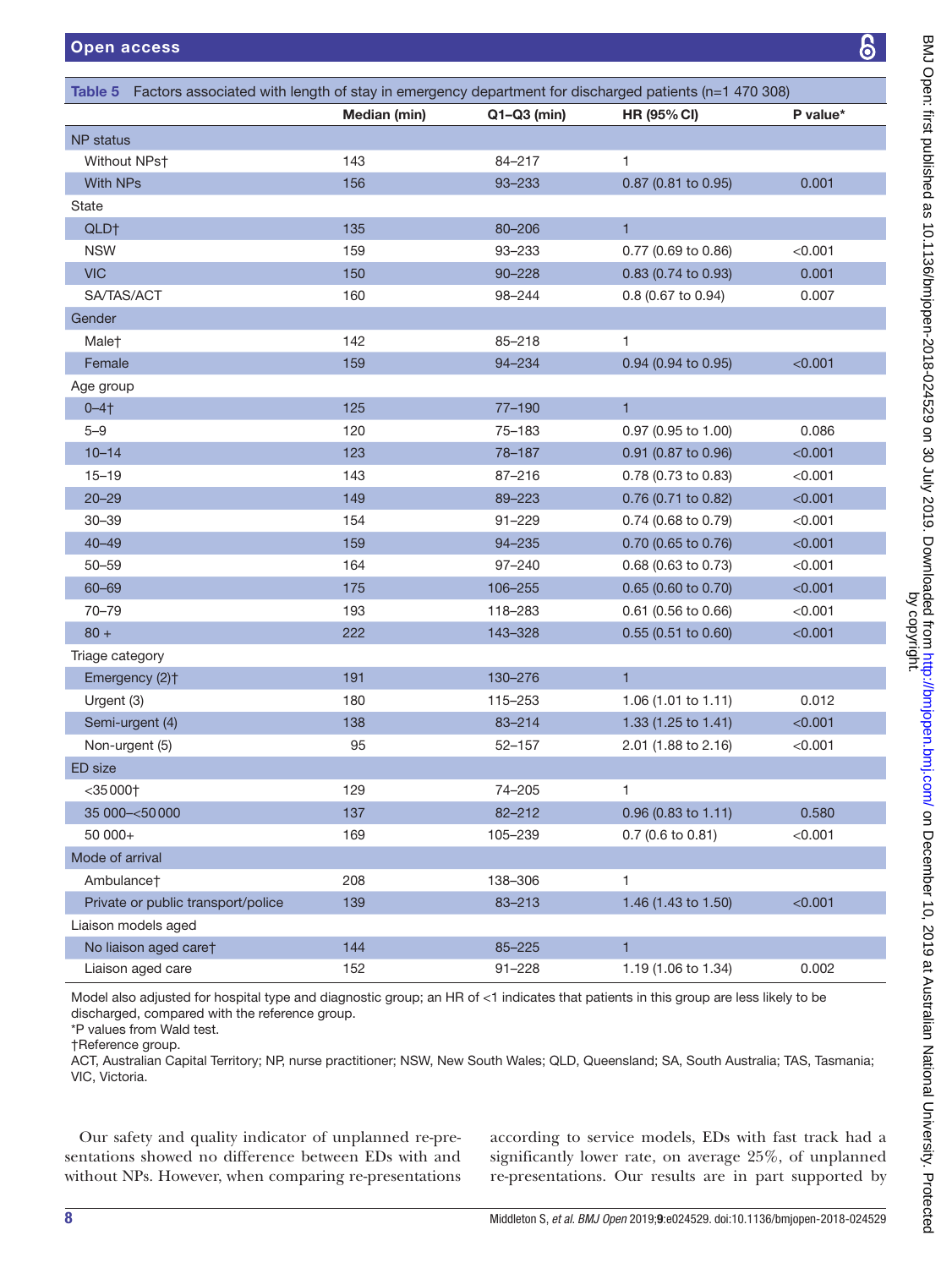previous research where individual NP care was the explanatory variable. A well-powered, Australian randomised controlled trial comparing emergency NP care with traditional care found no significant differences between groups for the same service indicators of waiting times, numbers of patients who did not wait and ED length of stay.<sup>29</sup> However, results showed a significant difference in 'time to analgesia' in favour of NPs when compared with ED doctors.<sup>30</sup> Similarly, Roche *et al*<sup>[19](#page-9-10)</sup> found no significant difference between NP and traditional care on service indicators of waiting time and length of stay in rural EDs. For patients presenting to these rural EDs with undifferentiated chest pain however, NPs had a higher proportion of diagnostic accuracy of ECG interpretation, higher proportion of guideline adherence for high-risk patients and patients had 2.4 times lower odds of an unplanned re-presentation within 7days when compared with the standard care model. These and other studies<sup>17 18 20</sup> indicate that the impact of NPs when compared with traditional care on service indicators is inconclusive and varies across settings. However, research on the influence of NP service on patients' clinical outcomes and quality of care is consistently shown to be equivalent or superior in comparison to traditional ED care.

The Emergency Department Nurse **Prac**titioner (EDPRAC) national survey study showed that Australian EDs with NPs average two NP FTE nationwide, $^{21}$  numbers insufficient to staff the 24hours ED service time frame. These NP numbers and staffing patterns when compared with the scope of medical staffing (an average of ~46 medical staff FTE nationwide across 24hours) are likely too small to have a clinically significant effect on service indicators in either direction. Furthermore, alternative influences related to EDs that employed NPs need to be taken into consideration, such as the level of health service planning and historical hospital performance on service indicators before including NPs in the team. Data on these variables were not collected. Within the timeframe of this study, the majority of NPs were in the early phases of their career  $(55$ years post-endorsement NP experience) and therefore may not have worked to their full scope of practice.

Ultimately, our research raises questions about optimum deployment of the NP service model in EDs. While NPs may be a suitable choice for managing patients in ED fast track areas, the impact of their service may not have been appropriately captured by the routinely collected service indicators we measured which are multifactorial. Drivers other than ED staffing that impact on all service indicators include patient characteristics, non-urgent patient visits and hospital bed shortages[.31](#page-10-7) Evaluation of emergency NP service requires further consideration of which service indicators appropriately measure the safety and quality of patient care.

There are notable strengths to our study. This large exploration of ED service included data for over 2million ED patient presentations. The study covered all jurisdictions in Australia (except Western Australia and Northern Territory) with data collected over a 12-month timeframe. Data

from the EDPRAC survey provided essential information to adjust for hospital and team characteristics in the statistical models used in this study. Our research also departed from the prevailing approach to investigating NP service by taking measurement at the system rather than individual NP level. Implementation of the NP role in complex systems such as hospitals may have impacted on our findings given the multifaceted interactions between the NP role and the hospital system.<sup>32</sup>

A limitation of the study relates to the quality of ED performance data particularly when jurisdiction-level data are aggregated and reported at national level. All reported data showed differences in waiting times for all ATS categories but data custodians in some jurisdictions restricted our access to some of the data categories or declined to supply data despite HREC approval. Australian research has shown that ED performance data is subject to manipulation and fine-tuning $33\frac{34}{10}$  which further compromises data integrity. Examination of the study findings raises questions about the strength of the causal link between NP service and the study outcomes. This, in part, can be attributed to inherent limitations of observational studies where there is minimal control over variables and consistency of intervention across multiple sites. Accordingly, reverse causation as discussed above could not be ruled out in this study design. Not-withstanding these limitations the findings and ensuing questions provide important foundation knowledge for formulation of hypotheses for subsequent experimental studies on the issues identified.

Overall, our study results show that on a systems level, prevailing NP staffing patterns have little or no effect on improvement of currently measured service indicators. The optimum number of emergency NPs relative to medical and nursing staffing, ED size and workload is unknown. If NPs are to be an effective ED workforce strategy, then further research to determine optimum ED skill mix and staffing ratio is warranted. Furthermore**,** an examination of the rationale for employing NPs in EDs may reveal variables that differentiate them from hospitals that do not employ NPs. Our results highlight the need for further consideration of the measurement of ED performance generally and in the context of team configuration, including the focus of NP service and the quality of service indicator data. Further research is also needed to examine the influence of NP care across all ED acuity levels on patient and service outcomes including staffing patterns in fast track service models.

At the time of our study, the majority of Australian NPs worked in EDs. Importantly, the NP role and scope of practice have since diversified with the validation of other NP specialty areas aside from the  $ED.^{35}$  $ED.^{35}$  $ED.^{35}$  Our findings therefore represent a measure of one model of NPs and should not be generalised to all NPs.

### **CONCLUSION**

This study is innovative in its examination of ED NP service at a national level and has revealed new knowledge about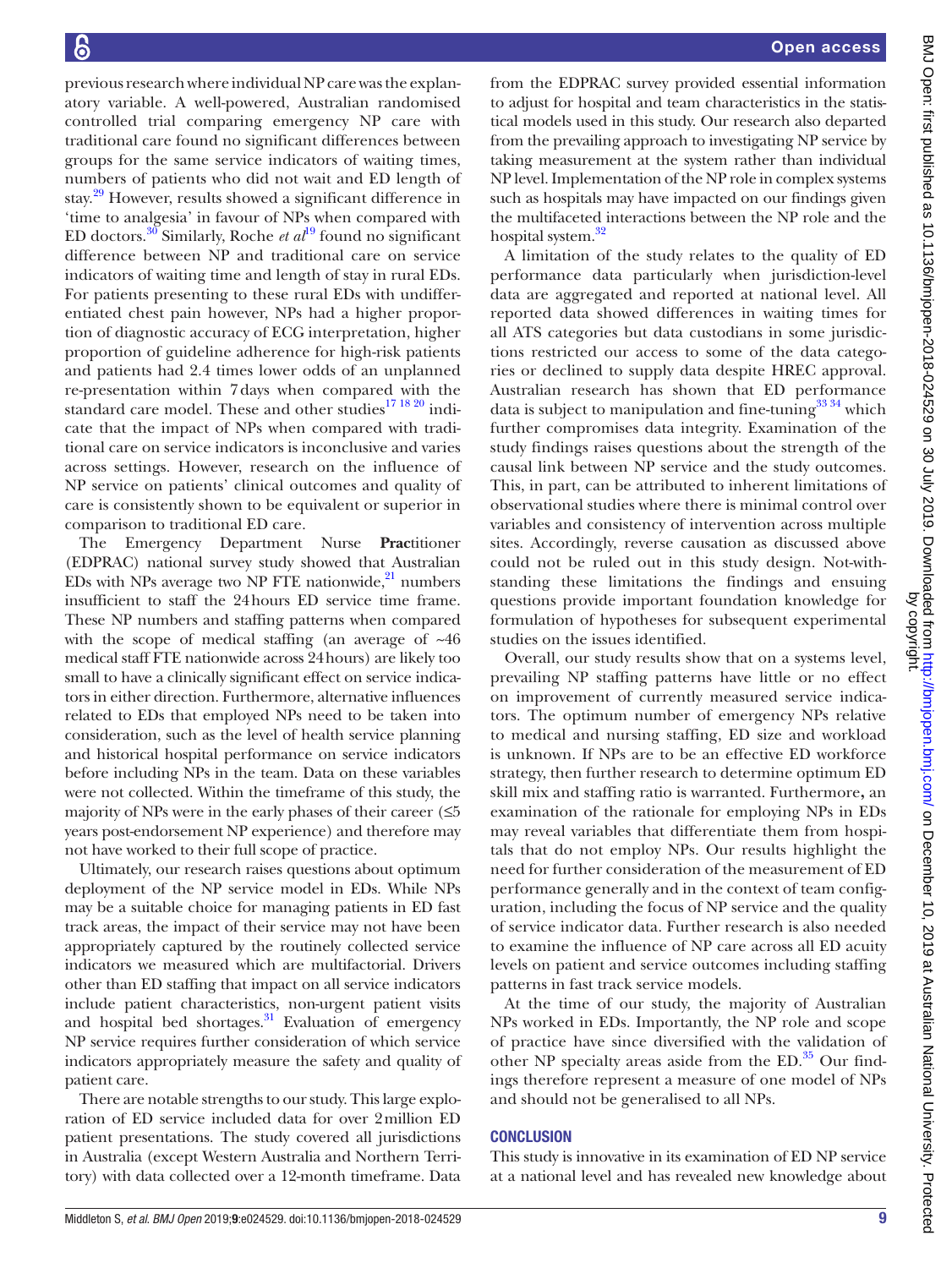#### Open access

Australian ED services. While this research has provided statistically reliable results relating to the influence of ED team configuration with and without NPs, these findings should be treated with caution. NPs are a relatively new inclusion into the ED workforce, and their numbers and roles are still being defined; our result may in part reflect the lack of critical mass of NP numbers per ED. Prevailing ED staffing models that include NPs have scant influence on the traditional service indicator metrics studied in this research raising questions about the need for more honed measures to evaluate ED NP service. Further research is needed to explain the dichotomy between the benefits identified in individual clinical outcomes  $NP$  research<sup>[36](#page-10-11)</sup> and these macro system-wide observations.

#### Author affiliations

<sup>1</sup>Nursing Research Institute, Australian Catholic University and St Vincent's Health Australia (Sydney), Darlinghurst, New South Wales, Australia

<sup>2</sup>School of Nursing, Institute of Health and Biomedical Innovation, Queensland

University of Technology, Kelvin Grove, Queensland, Australia <sup>3</sup>School of Public Health and Social Work, Queensland University of Technology,

Kelvin Grove, Queensland, Australia

<sup>4</sup>School of Nursing and Midwifery, Deakin University, Geelong, Victoria, Australia 5 Emergency Department, Lyell McEwin Hospital, Elizabeth Vale, South Australia, Australia

<sup>6</sup>School of Nursing and Midwifery, Curtin University, Perth, Western Australia, Australia

<sup>7</sup> National Centre for Epidemiology and Population Health (NCEPH), Australian National University, Canberra, Australian Capital Territory, Australia

<sup>8</sup>School of Medicine and Public Health, The University of Newcastle, Newcastle, Australia

Acknowledgements The authors gratefully acknowledge and thank all hospitals that participated in the study. The authors also thank Debra Berry, Huaqiong Zhou, Rosemary Phillips, Larissa Collins and Majella McCarthy for assistance with the preparation of ethics applications. We would also like to acknowledge valued support from our industry partners: the Office of the Chief Nursing and Midwifery Officer, Queensland Health; Clinician Planning and Leadership Unit, Queensland Health; Nursing and Midwifery Office, SA Health; Nursing and Midwifery Office, NSW Health; Chief Nurse and Midwifery Officer, Department of Health and Human Services, Victoria; Nursing and Midwifery Office, Department of Health, Western Australia. We would also like to acknowledge the funding sources listed below from the ARC and our industry partners.

Contributors GG, AG, SM, JC, GF, PD and LC conceived and developed the project and obtained funding. AD liaised with data custodians, amassed and ordered the large databases. CDE conducted analysis of the data. GG, SM, AG, AD and OF wrote the first draft of the manuscript. All the authors made substantial contributions to interpretation of data and carried out a critical revision of the manuscript for important intellectual content. All the authors have seen and approved the final version of the manuscript.

Funding This study was funded by the Australian Research Council (LP140100320) and industry partners (Office of the Chief Nursing and Midwifery Officer, Queensland Health; Clinician Planning and Leadership Unit, Queensland Health; Nursing and Midwifery Office, SA Health; Nursing and Midwifery Office, NSW Health; Chief Nurse and Midwifery Officer, Department of Health and Human Services, Victoria; Nursing and Midwifery Office, Department of Health, Western Australia).

#### Competing interests None declared.

Patient consent for publication Not required.

Ethics approval The study was approved by Human Research Ethics Committees from participating universities and state health authorities for health facility approval included 13 full submissions to ethics committees. Approval was also obtained through administrative review (1), low and negligible risk applications (7), and site-specific governance applications (25).

Provenance and peer review Not commissioned; externally peer reviewed.

#### Data availability statement Data may be obtained from a third party and are not publicly available.

Open access This is an open access article distributed in accordance with the Creative Commons Attribution Non Commercial (CC BY-NC 4.0) license, which permits others to distribute, remix, adapt, build upon this work non-commercially, and license their derivative works on different terms, provided the original work is properly cited, appropriate credit is given, any changes made indicated, and the use is non-commercial. See: [http://creativecommons.org/licenses/by-nc/4.0/.](http://creativecommons.org/licenses/by-nc/4.0/)

#### **REFERENCES**

- <span id="page-9-0"></span>1. Tucker A, Bernard M. Making the case for nurse practitioners in the emergency department. *[Adv Emerg Nurs J](http://dx.doi.org/10.1097/TME.0000000000000081)* 2015;37:308–12.
- <span id="page-9-1"></span>2. Forero R, McCarthy S, Hillman K. Access block and emergency department overcrowding. *[Crit Care](http://dx.doi.org/10.1186/cc9998)* 2011;15.
- <span id="page-9-2"></span>3. Australian Institute of Health and Welfare. *Australian hospital statistics 2011-12: emergency department care. Health services series no. 45. Cat. no. HSE 126*. Canberra: Australian Institute of Health and Welfare, 2012.
- 4. Australian Institute of Health and Welfare. *Emergency department care 2016-17: Australian hospital statistics. Health services series no. 80. Cat. no. HSE 194*. Canberra: Australian Institute of Health and Welfare, 2017.
- <span id="page-9-3"></span>5. Bernstein SL, Aronsky D, Duseja R, *et al*. The effect of emergency department crowding on clinically oriented outcomes. *[Acad Emerg](http://dx.doi.org/10.1111/j.1553-2712.2008.00295.x)  [Med](http://dx.doi.org/10.1111/j.1553-2712.2008.00295.x)* 2009;16:1–10.
- 6. Di Somma S, Paladino L, Vaughan L, *et al*. Overcrowding in emergency department: an international issue. *[Intern Emerg Med](http://dx.doi.org/10.1007/s11739-014-1154-8)* 2015;10:171–5.
- 7. Sprivulis PC, Da Silva J-A, Jacobs IG, *et al*. The association between hospital overcrowding and mortality among patients admitted via Western Australian emergency departments. *[Med J Aust](http://www.ncbi.nlm.nih.gov/pubmed/16515429)* 2006;184:208–12.
- <span id="page-9-4"></span>8. Lowe G, Plummer V, O'Brien AP, *et al*. Time to clarify - the value of advanced practice nursing roles in health care. *[J Adv Nurs](http://dx.doi.org/10.1111/j.1365-2648.2011.05790.x)* 2012;68:677–85.
- <span id="page-9-5"></span>9. Doetzel CM, Rankin JA, Then KL. Nurse practitioners in the emergency department: barriers and facilitators for role implementation. *[Adv Emerg Nurs J](http://dx.doi.org/10.1097/TME.0000000000000090)* 2016;38:43–55.
- 10. Jennings N, Clifford S, Fox AR, *et al*. The impact of nurse practitioner services on cost, quality of care, satisfaction and waiting times in the emergency department: a systematic review. *[Int J Nurs Stud](http://dx.doi.org/10.1016/j.ijnurstu.2014.07.006)* 2015;52:421–35.
- <span id="page-9-6"></span>11. Currie J, Edwards L, Colligan M, *et al*. A time for international standards?: comparing the emergency nurse practitioner role in the UK, Australia and New Zealand. *[Accid Emerg Nurs](http://dx.doi.org/10.1016/j.aaen.2007.07.007)* 2007;15:210–6.
- <span id="page-9-7"></span>12. Gardner A, Della PR, Middleton S, *et al*. The status of Australian nurse practitioners: the first national census. *[Aust Health Rev](http://dx.doi.org/10.1071/AH090679)* 2009;33:679–89.
- 13. Middleton S, Gardner A, Gardner G, *et al*. The status of Australian nurse practitioners: the second National census. *[Aust Health Rev](http://dx.doi.org/10.1071/AH10987)* 2011;35:448–54.
- <span id="page-9-8"></span>14. Lowe G. Scope of emergency nurse practitioner practice: where to beyond clinical practice guidelines? *Aust J Adv Nurs* 2010;28:74–82.
- 15. Ieraci S, Digiusto E, Sonntag P, *et al*. Streaming by case complexity: evaluation of a model for emergency department fast track. *[Emerg](http://dx.doi.org/10.1111/j.1742-6723.2008.01087.x)  [Med Australas](http://dx.doi.org/10.1111/j.1742-6723.2008.01087.x)* 2008;20:241–9.
- <span id="page-9-9"></span>16. Dinh M, Walker A, Parameswaran A, *et al*. Evaluating the quality of care delivered by an emergency department fast track unit with both nurse practitioners and doctors. *[Australas Emerg Nurs J](http://dx.doi.org/10.1016/j.aenj.2012.09.001)* 2012;15:188–94.
- <span id="page-9-13"></span>17. Carter AJE, Chochinov AH. A systematic review of the impact of nurse practitioners on cost, quality of care, satisfaction and wait times in the emergency department. *[CJEM](http://dx.doi.org/10.1017/S1481803500015189)* 2007;9:286–95.
- 18. Rogers T, Ross N, Spooner D. Evaluation of a 'see and treat' pilot study introduced to an emergency department. *[Accid Emerg Nurs](http://dx.doi.org/10.1016/j.aaen.2003.08.005)* 2004;12:24–7.
- <span id="page-9-10"></span>19. Roche TE, Gardner G, Jack L. The effectiveness of emergency nurse practitioner service in the management of patients presenting to rural hospitals with chest pain: a multisite prospective longitudinal nested cohort study. *[BMC Health Serv](http://dx.doi.org/10.1186/s12913-017-2395-9)  [Res](http://dx.doi.org/10.1186/s12913-017-2395-9)* 2017;17:445.
- <span id="page-9-11"></span>20. Dimeo M, Postic M. Lessons learned in developing and implementing the nurse practitioner role in an urban Canadian emergency department. *[J Emerg Nurs](http://dx.doi.org/10.1016/j.jen.2011.08.015)* 2012;38:484–7.
- <span id="page-9-12"></span>21. Gardner G, Gardner A, Middleton S, *et al*. Mapping workforce configuration and operational models in Australian emergency departments: a national survey. *Aust Health Rev* 2017.